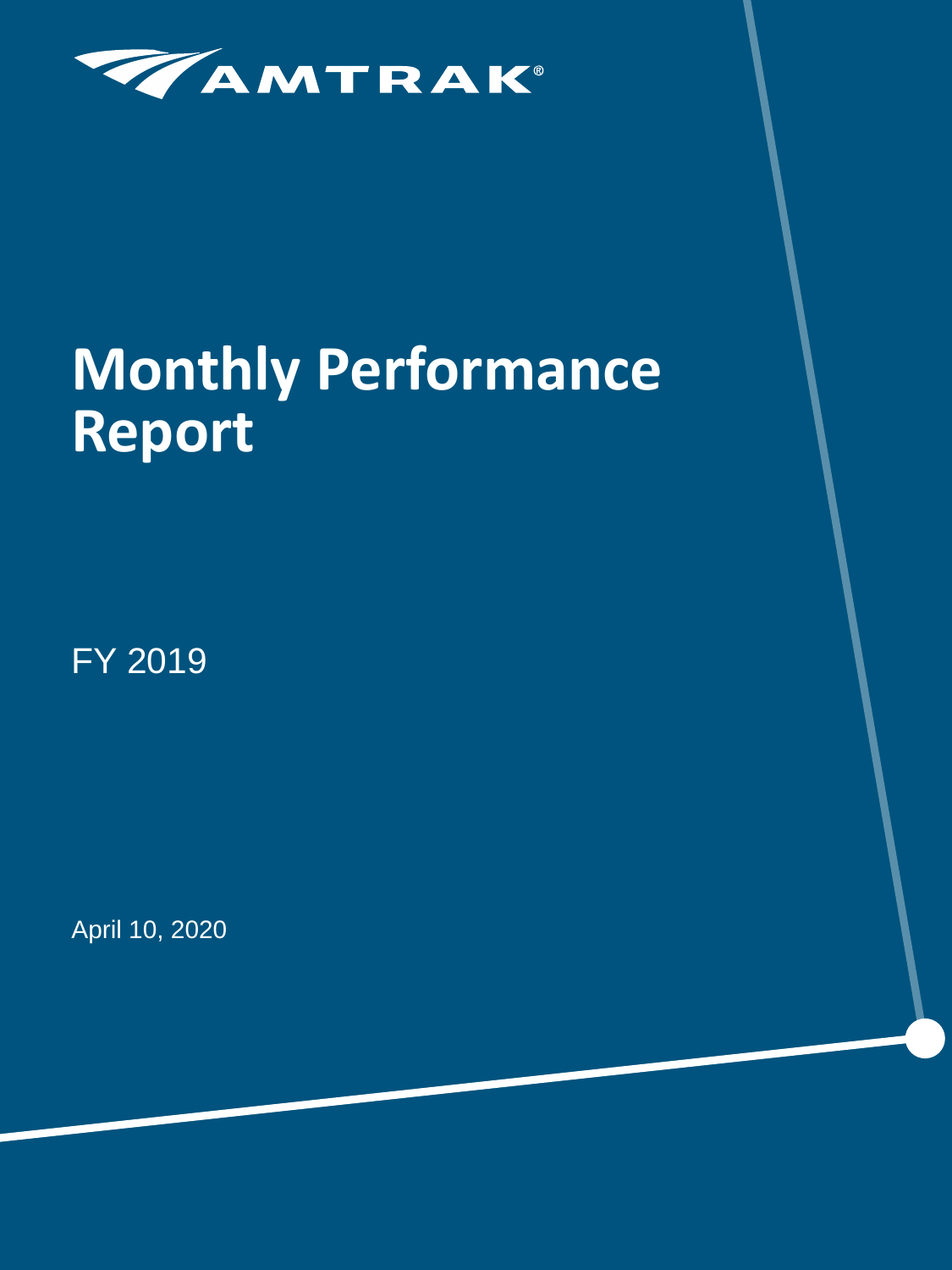#### **Financial Summary**

**Operating:** Adjusted Operating Earnings of (**\$29.4M)** for FY 2019 are \$102.8M favorable to Plan and an increase of \$141.3M over the prior year. Both total revenue (\$36.1M) and total expenses (\$66.8M) were favorable to Plan. Key drivers for favorable total expenses include benefits and professional fees and data processing.

**Capital:** Core capital spend of **\$1,368.8M** for FY 2019 is \$347.1M underspent vs Plan and a decrease of \$15.3M over prior year. The \$347.1M underspend is primarily driven by Stations and Real Estate, Fleet, Acela 21, and Infrastructure related work.



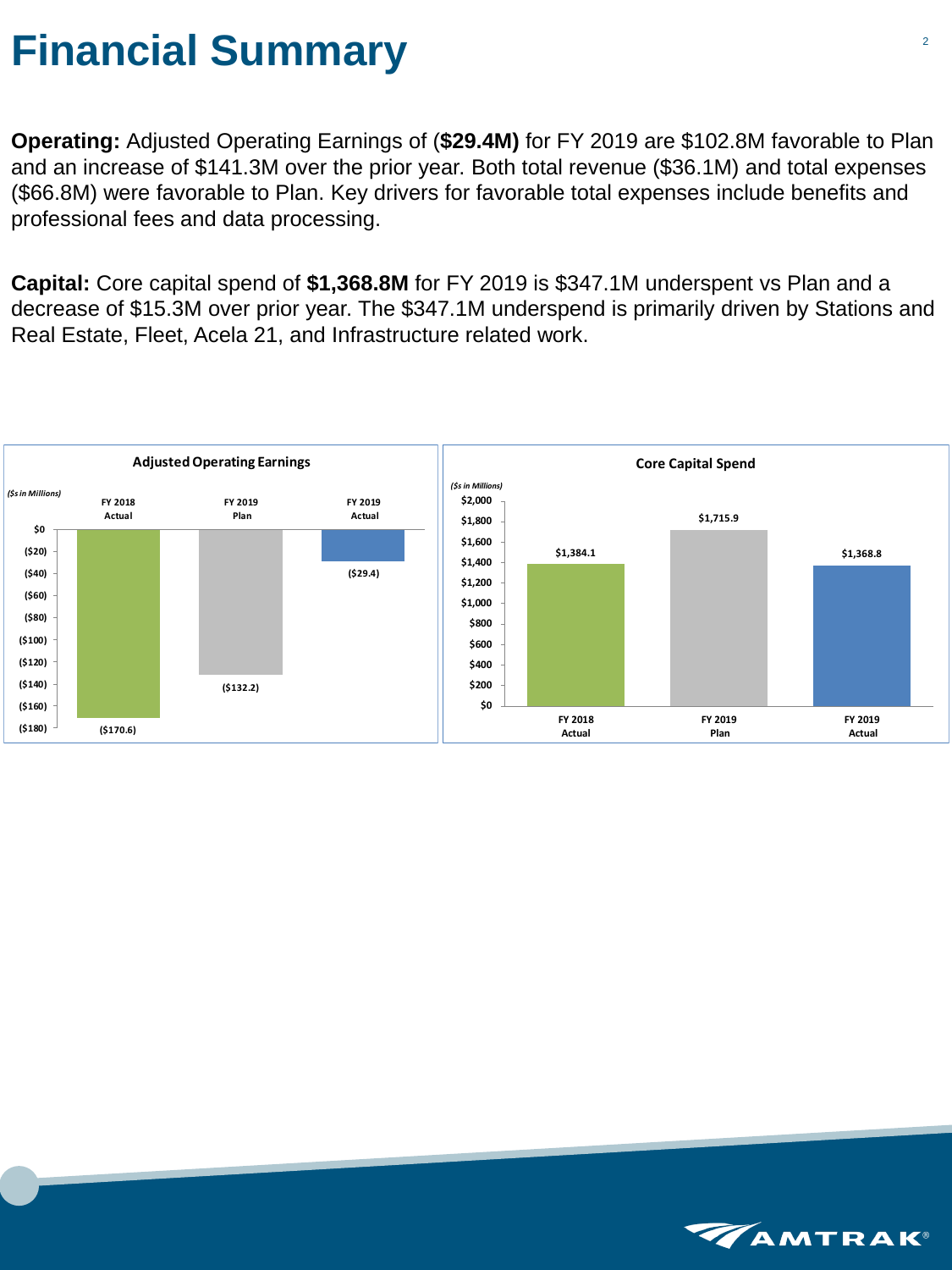# **Operating Results**

|                                            |                |                      | FY 2019 vs Prior Year |              |            | FY 2019 vs Plan |                |                      |                |                    |                     |         |
|--------------------------------------------|----------------|----------------------|-----------------------|--------------|------------|-----------------|----------------|----------------------|----------------|--------------------|---------------------|---------|
|                                            | <b>Actual</b>  |                      | <b>Actual</b>         | Y/Y Growth   |            |                 | Plan           |                      | <b>Actual</b>  |                    | Fav/(Unfav) vs Plan |         |
| (\$s in Millions)                          | <b>FY 2018</b> |                      | <b>FY 2019</b>        | \$           | %          |                 | <b>FY 2019</b> |                      | <b>FY 2019</b> |                    | \$                  | %       |
| Ticket Revenue (Adjusted)                  | \$<br>2,207.2  | \$                   | 2,288.5               | \$<br>81.3   | 3.7%       | \$              | 2,288.1        | $\zeta$              | 2,288.5        | \$                 | 0.4                 | 0.0%    |
| Food & Beverage                            | 140.7          |                      | 143.9                 | 3.2          | 2.2%       |                 | 139.1          |                      | 143.9          |                    | 4.8                 | 3.5%    |
| <b>State Supported Train Revenue</b>       | 233.8          |                      | 234.2                 | 0.4          | 0.2%       |                 | 237.7          |                      | 234.2          |                    | (3.5)               | (1.5%)  |
| <b>Subtotal Passenger Related Revenue</b>  | 2,581.7        |                      | 2,666.6               | 84.9         | 3.3%       |                 | 2,664.8        |                      | 2,666.6        |                    | 1.8                 | 0.1%    |
| <b>Other Core Revenue</b>                  | 284.5          |                      | 299.7                 | 15.3         | 5.4%       |                 | 292.2          |                      | 299.7          |                    | 7.6                 | 2.6%    |
| Ancillary Revenue                          | 341.8          |                      | 356.5                 | 14.7         | 4.3%       |                 | 329.8          |                      | 356.5          |                    | 26.7                | 8.1%    |
| <b>Total Revenue</b>                       | 3,208.0        |                      | 3,322.9               | 114.8        | 3.6%       |                 | 3,286.8        |                      | 3,322.9        |                    | 36.1                | 1.1%    |
| Salaries, Wages & Benefits                 | 2,085.6        |                      | 2,142.8               | 57.2         | 2.7%       |                 | 2,176.2        |                      | 2,142.8        |                    | 33.4                | 1.5%    |
| <b>Train Operations</b>                    | 299.6          |                      | 306.5                 | 6.9          | 2.3%       |                 | 307.4          |                      | 306.5          |                    | 0.8                 | 0.3%    |
| Fuel, Power & Utilities                    | 269.8          |                      | 260.2                 | (9.6)        | (3.6%)     |                 | 273.2          |                      | 260.2          |                    | 13.0                | 4.7%    |
| Materials                                  | 136.1          |                      | 156.5                 | 20.3         | 14.9%      |                 | 133.4          |                      | 156.5          |                    | (23.1)              | (17.3%) |
| Facility, Communication & Office           | 169.1          |                      | 171.1                 | 2.0          | 1.2%       |                 | 174.9          |                      | 171.1          |                    | 3.8                 | 2.2%    |
| <b>Advertising and Sales</b>               | 93.2           |                      | 99.5                  | 6.3          | 6.7%       |                 | 100.4          |                      | 99.5           |                    | 0.9                 | 0.9%    |
| <b>Casualty and Other Claims</b>           | 119.2          |                      | 65.6                  | (53.6)       | $(45.0\%)$ |                 | 69.6           |                      | 65.6           |                    | 4.0                 | 5.8%    |
| Professional Fees & Data Processing        | 233.5          |                      | 222.9                 | (10.6)       | $(4.6\%)$  |                 | 238.1          |                      | 222.9          |                    | 15.3                | 6.4%    |
| All Other Expense                          | 158.0          |                      | 116.1                 | (41.9)       | (26.5%)    |                 | 146.9          |                      | 116.1          |                    | 30.8                | 21.0%   |
| <b>Transfer to Capital &amp; Ancillary</b> | (185.5)        |                      | (188.9)               | (3.4)        | (1.8%)     |                 | (201.1)        |                      | (188.9)        |                    | (12.2)              | (6.1%)  |
| <b>Total Expense</b>                       | 3,378.7        |                      | 3,352.2               | (26.4)       | (0.8%      |                 | 3,419.0        |                      | 3,352.2        |                    | 66.8                | 2.0%    |
| <b>Adjusted Operating Earnings</b>         | \$<br>(170.6)  | $\boldsymbol{\zeta}$ | (29.4)                | \$<br>141.3  | 82.8%      | \$              | (132.2)        | $\boldsymbol{\zeta}$ | (29.4)         | \$                 | 102.8               | 77.8%   |
| <b>OPEB's and Pension</b>                  | 125.2          |                      | 44.3                  | (80.9)       | (64.6%)    |                 | 48.6           |                      | 44.3           |                    | (4.3)               | (8.9%)  |
| Project Related Revenue & Expense          | (109.9)        |                      | (141.7)               | (31.8)       | $(29.0\%)$ |                 | (253.9)        |                      | (141.7)        |                    | 112.2               | 44.2%   |
| <b>Superstorm Sandy Insurance Proceeds</b> | 24.4           |                      | 4.5                   | (19.9)       | (81.7%)    |                 |                |                      | 4.5            |                    | 4.5                 | N/A     |
| Depreciation                               | (811.9)        |                      | (874.7)               | (62.8)       | (7.7%)     |                 | (827.8)        |                      | (874.7)        |                    | (46.9)              | (5.7%)  |
| Office of Inspector General                | (21.1)         |                      | (23.5)                | (2.4)        | (11.3%)    |                 | (23.3)         |                      | (23.5)         |                    | (0.3)               | (1.1%)  |
| <b>State Capital Payment Amortization</b>  | 111.8          |                      | 127.4                 | 15.5         | 13.9%      |                 | 120.3          |                      | 127.4          |                    | 7.1                 | 5.9%    |
| Non-Operating Inc/(Exp)                    | 35.0           |                      | 12.3                  | (22.7)       | (64.8%)    |                 | (11.8)         |                      | 12.3           |                    | 24.2                | 204.1%  |
| Net Income/(Loss)                          | \$<br>(817.2)  | \$                   | (880.9)               | \$<br>(63.7) | (7.8%)     | \$              | (1,080.2)      | $\dot{\mathsf{s}}$   | (880.9)        | $\dot{\mathsf{S}}$ | 199.3               | 18.4%   |

**Revenues:** Total revenue of **\$3,322.9M** for FY 2019 is \$36.1M favorable to the Plan primarily driven by favorable variances across most of the revenue categories. The increase of \$114.8M over the prior year is primarily driven by favorable variances across all of the revenue categories.

**Expenses:** Total expenses of **\$3,352.2M** for FY 2019 are favorable \$66.8M to the Plan primarily driven by favorable variances for benefits and professional fees and data processing expenses. The decrease of (\$26.4M) from the prior year is primarily driven by one-time expenses in FY 2018 for salaries and benefits associated with a reduction in force and casualty and claims expenses associated with Trains 501 and 91. This is partially offset by a favorable one-time retro wage adjustment.

**Note:** Amtrak reports Adjusted Operating Earnings as the key financial measure to evaluate results, Net Income/(Loss) will continue to be reported for reference. Adjusted Operating earnings represents Amtrak's cash funding needs and is a reasonable proxy for Federal Operating Support needed in line with the appropriation. Route level results (reported on page 8) reflect the change to Adjusted Operating Earnings, in line with consolidated financials.

**Note:** Adjusted Operating Earnings is defined as GAAP Net Loss excluding: (1) certain non-cash items (depreciation, income tax expense, non-cash portion of pension and other post retirement employment benefits, and state capital payment amortization); and (2) GAAP income statement items reported with capital or debt results or other grants (project related revenue/costs reported with capital results, expense related to Inspector General's office, and interest expense, net).

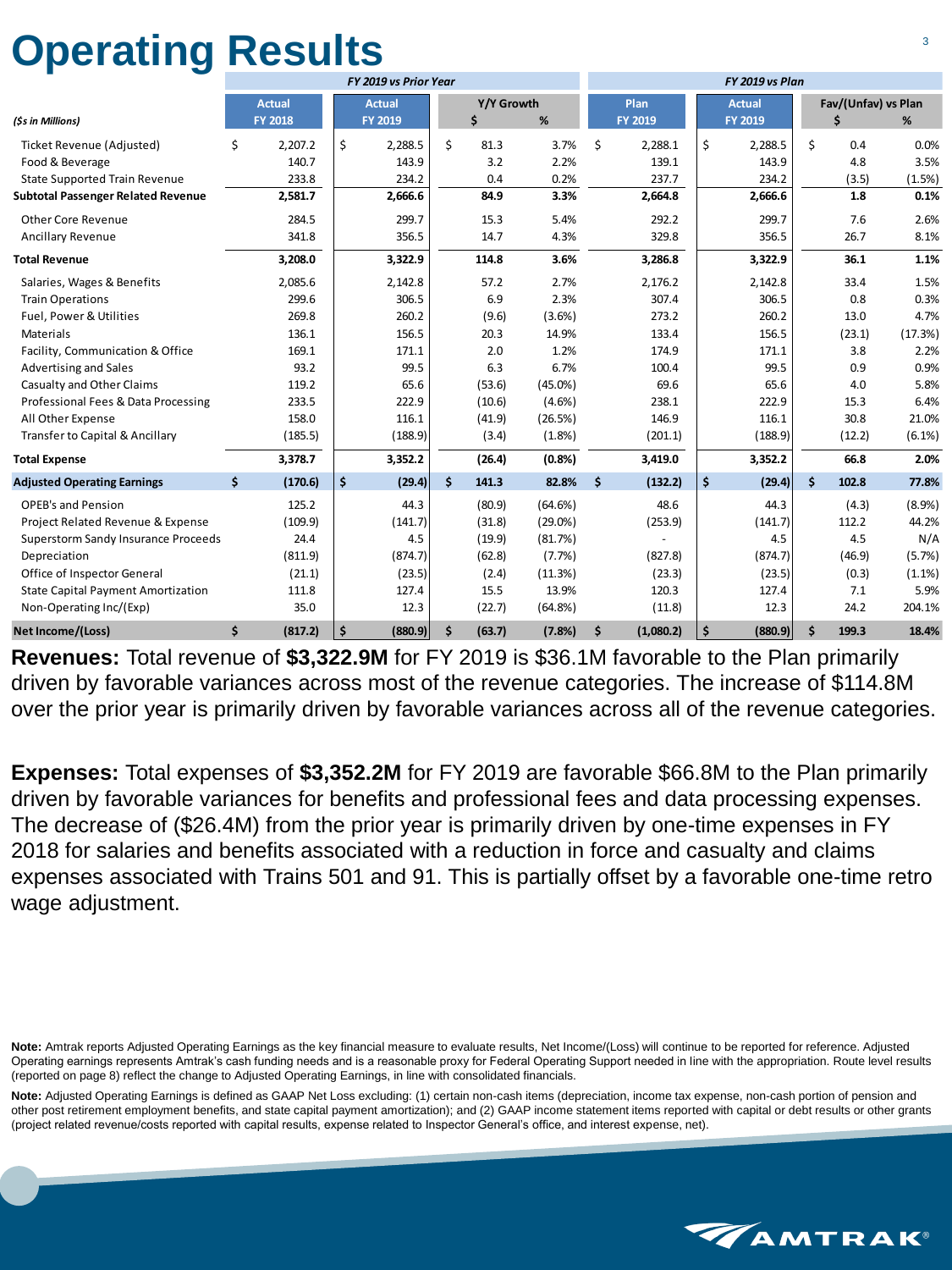# **Capital Results**

|                                   |    |                                 |         | <b>FY2019 vs Prior Year</b>     |     |                       |         | FY2019 vs Plan |                        |    |                                 |                    |                                    |         |
|-----------------------------------|----|---------------------------------|---------|---------------------------------|-----|-----------------------|---------|----------------|------------------------|----|---------------------------------|--------------------|------------------------------------|---------|
| (\$s in Millions)                 |    | <b>Actual</b><br><b>FY 2018</b> |         | <b>Actual</b><br><b>FY 2019</b> |     | Y/Y Growth<br>%<br>\$ |         |                | Plan<br><b>FY 2019</b> |    | <b>Actual</b><br><b>FY 2019</b> |                    | <b>Over/(Under) Plan</b><br>%<br>S |         |
| Infrastructure                    |    | 648.4                           |         | 646.1                           |     | (2.2)                 | (0.3%)  |                | 715.6                  |    | 646.1                           |                    | (69.4)                             | (9.7%)  |
| <b>Stations &amp; Real Estate</b> |    | 196.6                           |         | 137.6                           |     | (59.0)                | (30.0%) |                | 222.2                  |    | 137.6                           |                    | (84.6)                             | (38.1%) |
| Fleet                             |    | 335.1                           |         | 329.9                           |     | (5.1)                 | (1.5%)  |                | 409.4                  |    | 329.9                           |                    | (79.4)                             | (19.4%) |
| Technology                        |    | 84.7                            |         | 110.6                           |     | 25.9                  | 30.5%   |                | 125.2                  |    | 110.6                           |                    | (14.7)                             | (11.7%) |
| ADA                               |    | 50.1                            |         | 77.8                            |     | 27.6                  | 55.1%   |                | 85.0                   |    | 77.8                            |                    | (7.2)                              | (8.5%)  |
| Support                           |    | 17.4                            |         | 12.9                            |     | (4.5)                 | (25.9%) |                | 25.4                   |    | 12.9                            |                    | (12.6)                             | (49.4%) |
| Acela 21                          |    | 51.9                            |         | 53.9                            |     | 2.1                   | 4.0%    |                | 133.1                  |    | 53.9                            |                    | (79.2)                             | (59.5%) |
| <b>Subtotal Core Capital</b>      | \$ | 1,384.1                         | $\zeta$ | 1,368.8                         | \$. | (15.3)                | (1.1%)  | \$             | 1,715.9                | \$ | 1,368.8                         | $\mathsf{\dot{S}}$ | (347.1)                            | (20.2%) |
| <b>Fleet Acquisition</b>          |    | 0.2                             |         | 158.2                           |     | 158.0                 | N/A     |                | 153.0                  |    | 158.2                           |                    | 5.2                                | 3.4%    |
| Other 3rd Party Dependent         |    | 32.9                            |         | 43.0                            |     | 10.1                  | 30.7%   |                | 26.7                   |    | 43.0                            |                    | 16.3                               | 61.1%   |
| Acela 21 Milestone Payments       |    | 3.1                             |         | 2.6                             |     | (0.6)                 | (17.7%) |                | 6.8                    |    | 2.6                             |                    | (4.2)                              | (62.1%) |
| Gateway                           |    | 41.6                            |         | 36.9                            |     | (4.7)                 | (11.4%) |                | 88.0                   |    | 36.9                            |                    | (51.1)                             | (58.1%) |
| <b>Total Capital Spend</b>        | \$ | 1,462.0                         | $\zeta$ | 1,609.5                         |     | 147.5                 | 10.1%   | \$             | 1,990.4                | \$ | 1,609.5                         | \$                 | (380.9)                            | (19.1%) |

**FY 2019 vs. Plan**: Core Capital spend of **\$1,368.8M** is \$347.1M underspent vs Plan, driven primarily by a slow ramp up of spend and delays around Stations and Real Estate, Fleet overhauls, and Infrastructure related work. Additional underspend includes delays and scope reductions for Acela 21.

Total Capital spend of \$1,609.5M is \$380.9M or 19.1% underspent compared to Plan (this includes Fleet acquisition and Gateway).

**FY 2019 vs. Prior Year:** Core spend is 1.1% higher compared to prior year.

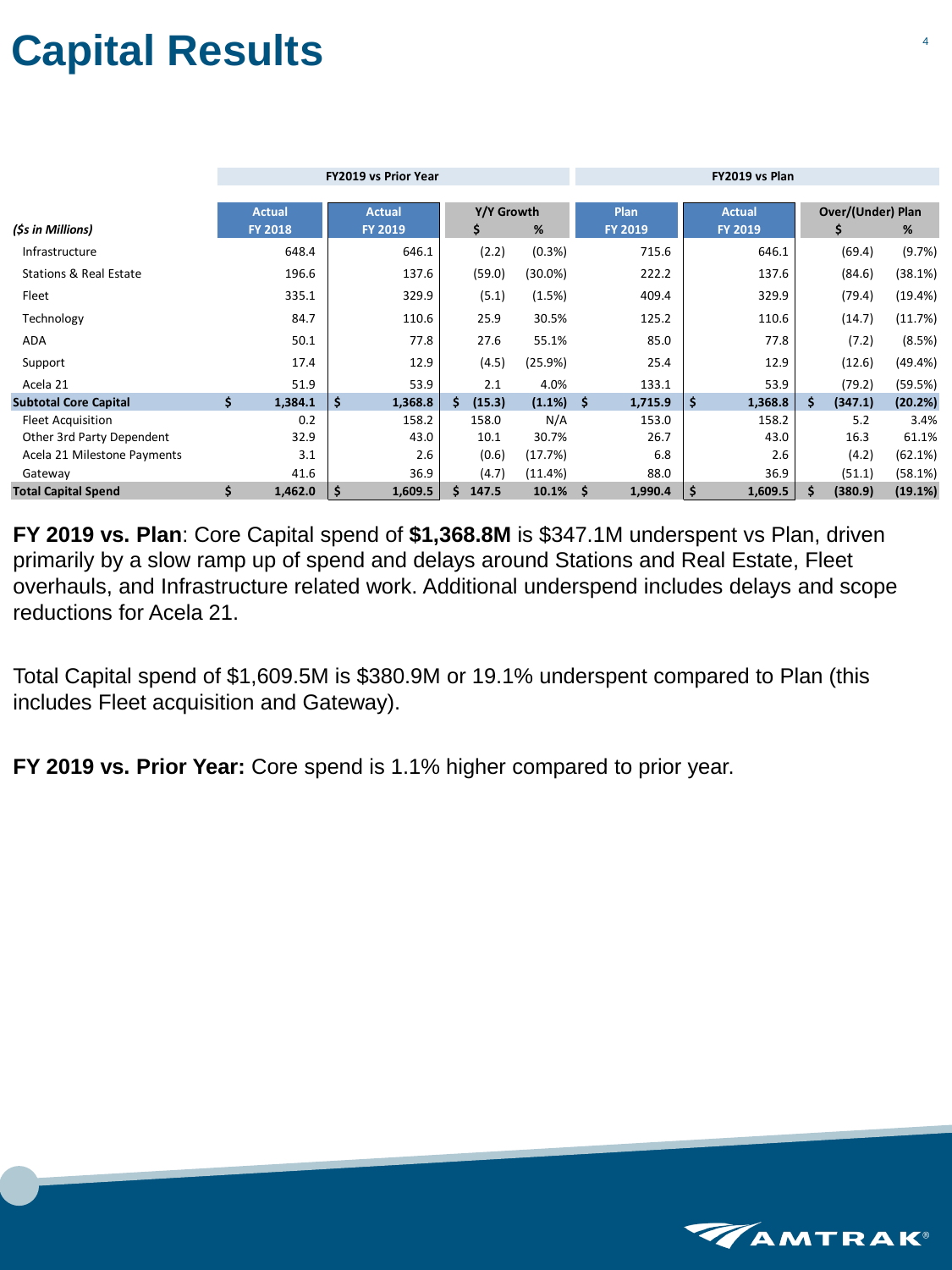### **Key Performance Indicators** <sup>5</sup>

|                                                                      | <b>Prior Year</b> | Plan           | <b>Actual</b>  | Fav/(Unfav) vs Plan |           | Y/Y Growth |        |  |
|----------------------------------------------------------------------|-------------------|----------------|----------------|---------------------|-----------|------------|--------|--|
|                                                                      | <b>FY 2018</b>    | <b>FY 2019</b> | <b>FY 2019</b> | #                   | %         | #          | %      |  |
| <b>Key Performance Indicators</b>                                    |                   |                |                |                     |           |            |        |  |
| Ridership (in thousands):                                            |                   |                |                |                     |           |            |        |  |
| Northeast Corridor                                                   | 12,123.6          | 12,379.3       | 12,525.6       | 146.3               | 1.2%      | 402.0      | 3.3%   |  |
| <b>State Supported</b>                                               | 15,081.5          | 15,740.1       | 15,440.7       | (299.3)             | (1.9%     | 359.3      | 2.4%   |  |
| Long Distance                                                        | 4,513.5           | 4,508.4        | 4,554.8        | 46.4                | 1.0%      | 41.4       | 0.9%   |  |
| <b>Total Ridership</b>                                               | 31,718.6          | 32,627.8       | 32,521.2       | (106.7)             | (0.3% )   | 802.6      | 2.5%   |  |
| RASM (in cents)                                                      | 20.93             | 21.07          | 21.42          | 0.35                | 1.6%      | 0.48       | 2.3%   |  |
| CASM (in cents)                                                      | 21.74             | 22.03          | 21.13          | 0.89                | 4.0%      | (0.60)     | (2.8%) |  |
| Cost Recovery Ratio (NTS)                                            | 96%               | 96%            | 101%           | N/A                 | 5.7%      | N/A        | 5.0%   |  |
| <b>Customer Satisfaction Index (eCSI)</b>                            | 87.2              | 87.7           | 87.4           | (0.3)               | (0.3%)    | 0.2        | 0.2%   |  |
| <b>Other Indicators (in millions)</b>                                |                   |                |                |                     |           |            |        |  |
| <b>Seat Miles</b>                                                    | 12,594.7          | 12,848.3       | 12,702.8       | (145.4)             | $(1.1\%)$ | 108.1      | 0.9%   |  |
| Passenger Miles                                                      | 6,361.4           | 6,475.1        | 6,487.2        | 12.1                | 0.2%      | 125.9      | 2.0%   |  |
| <b>Train Miles</b>                                                   | 37.8              | 39.1           | 38.1           | (1.0)               | (2.6%)    | 0.3        | 0.8%   |  |
| Note: CSI methodology changed in FY 2019 (not comparable to FY 2018) |                   |                |                |                     |           |            |        |  |



**Ridership:** Ridership of **32.52M** for FY 2019 is slightly lower than the Plan and primarily driven by decreased ridership on the State Supported service line. Ridership is higher than prior year and is driven by increased ridership on all the service lines.

**Note:** Key Performance Indicators and Other Indicators are representative of National Train Service (NTS) (NEC, State Supported, and Long Distance) results RASM is defined as NTS (NEC, State Supported, and Long Distance) operating revenue divided by seat miles.

CASM is defined as NTS (NEC, State Supported, and Long Distance) operating expenses divided by seat miles.

Cost Recovery Ratio is defined as NTS (NEC, state supported, long distance) operating revenue divided by operating expenses

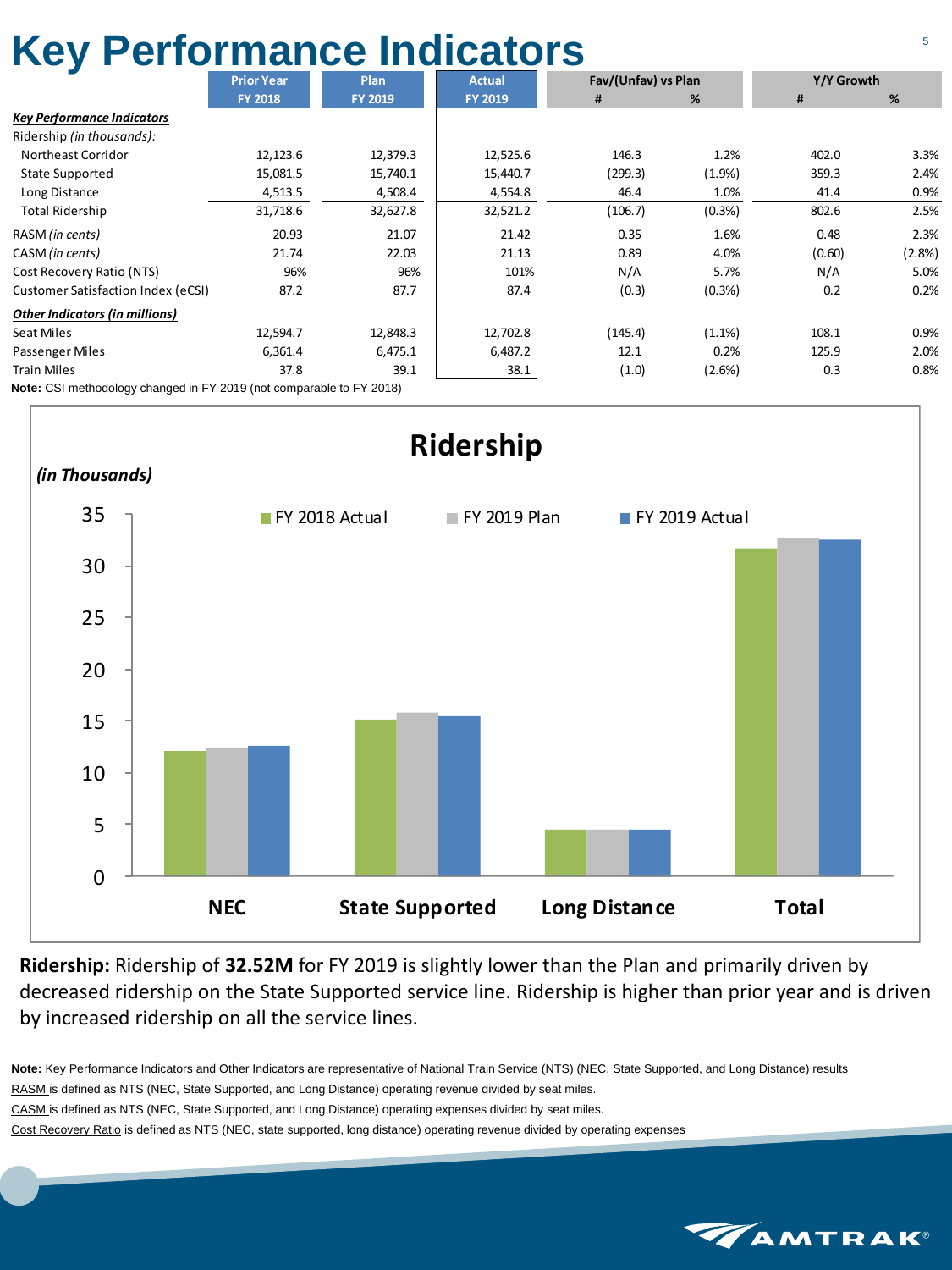#### **Sources and Uses Account (Level 1)**

| <b>FY 2019</b>                                               |                                                |                                                     |                        |
|--------------------------------------------------------------|------------------------------------------------|-----------------------------------------------------|------------------------|
|                                                              | <b>Northeast</b><br>Corridor<br><b>Account</b> | <b>National</b><br><b>Network</b><br><b>Account</b> | <b>Total</b>           |
| <b>Financial Sources</b>                                     |                                                |                                                     |                        |
| <b>Operating Sources (A)</b>                                 | 1,826,868                                      | 1,495,992                                           | 3,322,860              |
| <b>Capital Sources</b>                                       | 217,736                                        | 144,346                                             | 362,082                |
| <b>Federal Grants to Amtrak</b>                              | 675,953                                        | 1,570,918                                           | 2,246,871              |
| <b>Total Operating and Capital Sources</b>                   | 2,720,557                                      | 3,211,255                                           | 5,931,812              |
|                                                              |                                                |                                                     |                        |
| <b>Financial Uses (Operating):</b>                           |                                                |                                                     |                        |
| <b>Operating Uses (B)</b>                                    | 1,284,933                                      | 2,067,313                                           | 3,352,246              |
|                                                              |                                                |                                                     |                        |
| <b>Operating Surplus/Deficit (A-B)</b>                       | 541,936                                        | (571, 322)                                          | (29, 386)              |
| (Operating Sources - Operating Uses)                         |                                                |                                                     |                        |
|                                                              |                                                |                                                     |                        |
| <b>Financial Uses (Debt Service Payments):</b>               |                                                |                                                     |                        |
| <b>Debt Service Payments</b>                                 | 26,872                                         |                                                     | 26,872                 |
| <b>Available for Capital Uses</b>                            |                                                |                                                     |                        |
| (Operating Surplus/Deficit - Debt Service Payments + Capital | 1,408,752                                      | 1,143,942                                           | 2,552,695              |
| Sources + Federal Grants to Amtrak)                          |                                                |                                                     |                        |
|                                                              |                                                |                                                     |                        |
| <b>Financial Uses (Capital):</b>                             |                                                |                                                     |                        |
| <b>Capital Expenditures</b>                                  | 791,029                                        | 814,002                                             | 1,605,031              |
| <b>Legacy Debt Repayments</b>                                | 147,718                                        | 37,970                                              | 185,688                |
|                                                              |                                                |                                                     |                        |
| <b>Remaining Carryover Balance</b>                           | $\boldsymbol{\zeta}$<br>470,005                | $\boldsymbol{\zeta}$<br>291,970                     | $\varsigma$<br>761,976 |

FY 2019 Net change in Cash Flows of \$762.0M for Consolidated Amtrak, \$470M for NEC, and \$292M for National Network.

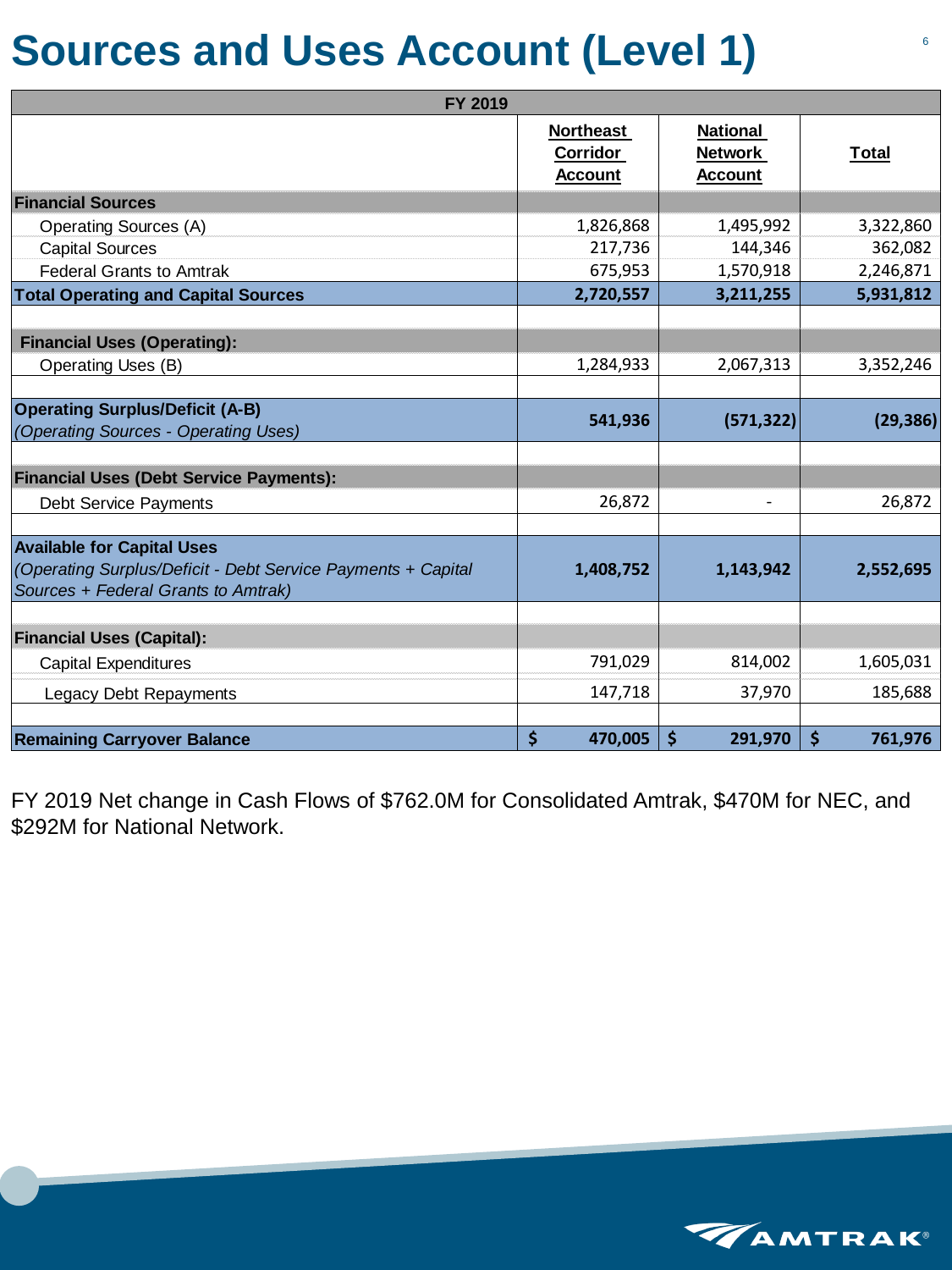### **Sources and Uses Account (Level 2)** <sup>7</sup>

|                                                               |                     | FY 2019                  |                                  |                          |                          |                          |                        |                      |                                 |                        |                              |                          |                      |                       |
|---------------------------------------------------------------|---------------------|--------------------------|----------------------------------|--------------------------|--------------------------|--------------------------|------------------------|----------------------|---------------------------------|------------------------|------------------------------|--------------------------|----------------------|-----------------------|
|                                                               |                     |                          | Northeast Corridor (NEC) Account |                          |                          |                          |                        |                      | <b>National Network Account</b> |                        |                              |                          |                      |                       |
|                                                               |                     |                          |                                  | Ancillary - NEC          |                          |                          |                        |                      |                                 |                        | Ancillary - National Network |                          | National             |                       |
|                                                               |                     | Infrastructure           |                                  |                          |                          | <b>NEC Account Total</b> |                        |                      | Infrastructure                  |                        |                              |                          | Network              | <b>Grand Total</b>    |
|                                                               | <b>NEC</b>          |                          |                                  | Reimbursable             | Real Estate/             |                          | <b>State Supported</b> | <b>Long Distance</b> |                                 |                        | Reimbursable                 | <b>Real Estate/</b>      | <b>Account Total</b> |                       |
|                                                               |                     | Access                   | <b>Amtrak Services</b>           | <b>Services</b>          | Commercial               |                          |                        |                      | Access                          | <b>Amtrak Services</b> | <b>Services</b>              | Commercial               |                      |                       |
|                                                               |                     |                          |                                  |                          | Services                 |                          |                        |                      |                                 |                        |                              | Services                 |                      |                       |
| <b>Financial Sources:</b>                                     |                     |                          |                                  |                          |                          |                          |                        |                      |                                 |                        |                              |                          |                      |                       |
| Passenger Related Revenue                                     |                     |                          |                                  |                          |                          |                          |                        |                      |                                 |                        |                              |                          |                      |                       |
|                                                               | 1,301,752           |                          | $\sim$                           | $\sim$                   | $\sim$                   |                          | 528,350                | 454,300              | $\sim$                          |                        |                              | $\sim$                   | 982,649              | 2,284,400             |
| Ticket Revenue (Adjusted)                                     |                     | (0)                      |                                  |                          |                          | 1,301,752                |                        |                      |                                 | (1)                    | (0)                          |                          |                      |                       |
| Charter/Special Trains                                        | 1,587               | $\sim$                   | $\sim$                           | $\sim$                   | $\sim$                   | 1,587                    | 2,520                  |                      | $\sim$                          | $\sim$                 | $\overline{\phantom{a}}$     | $\sim$                   | 2,520                | 4,108                 |
| Food and Beverage                                             | 48,080              | $\sim$                   | $\sim$                           | $\sim$                   | $\sim$                   | 48,080                   | 25,883                 | 69,940               | $\overline{\phantom{a}}$        | $\sim$                 | $\sim$                       | $\sim$                   | 95,823               | 143,903               |
| Contractual Contribution (Operating)                          |                     |                          |                                  |                          |                          |                          |                        |                      |                                 |                        |                              |                          |                      |                       |
| PRIIA 209 Operating Payments                                  | $\sim$              | $\sim$                   | $\sim$                           | $\sim$                   | $\sim$                   | ÷                        | 234,180                | $\sim$               | $\sim$                          | $\sim$                 | $\sim$                       | $\sim$                   | 234,180              | 234,180               |
| PRIIA 212 Operating Payments                                  | $\sim$              | 183,421                  | $\sim$                           | $\sim$                   | $\overline{\phantom{a}}$ | 183,421                  |                        | $\sim$               | 10,520                          |                        | $\overline{\phantom{a}}$     | $\overline{\phantom{a}}$ | 10,520               | 193,940               |
|                                                               |                     |                          |                                  |                          |                          |                          |                        |                      |                                 |                        |                              |                          |                      |                       |
| <b>Commuter Operations</b>                                    |                     | 606                      | 79,558                           | 139                      | $\sim$                   | 80,303                   | 198                    |                      |                                 | 58,259                 | $\sim$                       | ٠                        | 58,457               | 138,760               |
| Reimbursable Contracts                                        | 7,393               | 11,498                   | 2,498                            | 73,822                   | 2,207                    | 97,418                   | 2,951                  | 661                  | 2,922                           | (16)                   | 51,719                       | 452                      | 58,689               | 156,107               |
| <b>Access Revenue</b>                                         |                     | 25,272                   | $\overline{\phantom{a}}$         | O                        |                          | 25,272                   | 5                      | 11                   | 13,755                          |                        | (192)                        |                          | 13,579               | 38,851                |
| Commercial Revenue (incl. Pipe/Wire, Real Estate, Parking)    | 243                 | $\overline{\phantom{a}}$ | $\sim$                           | $\sim$                   | 71,222                   | 71,465                   | 15                     | 32                   | 3                               |                        | $\overline{\phantom{a}}$     | 14,588                   | 14,639               | 86,104                |
| All Other Revenue (incl. Insurance Revenue, Cobranded         |                     |                          |                                  |                          |                          |                          |                        |                      |                                 |                        |                              |                          |                      |                       |
| Commissions, etc.)                                            | 17,535              | -1                       | $\mathbf 0$                      | 34                       | $\mathbf 0$              | 17,571                   | 12,298                 | 12,637               | 0                               | $\mathbf{0}$           | $\overline{2}$               | $\mathbf 0$              | 24,936               | 42,507                |
| <b>Operating Sources Subtotal</b>                             | 1,376,590           | 220,798                  | 82,056                           | 73,995                   | 73,429                   | 1,826,868                | 806,402                | 537,579              | 27,200                          | 58,242                 | 51,528                       | 15,040                   | ,495,992             | 3,322,860             |
|                                                               |                     |                          |                                  |                          |                          |                          |                        |                      |                                 |                        |                              |                          |                      |                       |
|                                                               |                     |                          |                                  |                          |                          |                          |                        |                      |                                 |                        |                              |                          |                      |                       |
| Contractual Contribution (Capital)                            |                     |                          |                                  |                          |                          |                          |                        |                      |                                 |                        |                              |                          |                      |                       |
| PRIIA 209 Capital Payments                                    |                     |                          | $\overline{\phantom{a}}$         | $\overline{\phantom{a}}$ | ٠                        |                          | 62,109                 |                      |                                 |                        | ٠                            | ٠                        | 62,109               | 62,109                |
| PRIIA 212 Capital Payments                                    | $\sim$              | 131,734                  | $\sim$                           | $\sim$                   | $\sim$                   | 131,734                  |                        | $\sim$               | 26,194                          | $\sim$                 | $\sim$                       | $\sim$                   | 26,194               | 157,928               |
| Sole Benefit - Partners                                       |                     |                          | $\sim$                           | $\sim$                   | $\sim$                   |                          |                        |                      |                                 | $\sim$                 | $\sim$                       | $\sim$                   | ٠                    | <b>A</b>              |
| Other State/Local Mutual Benefit                              | 16,014              | 18,080                   | $\overline{2}$                   | 15                       |                          | 34,112                   | 28,399                 | 3,801                | 23,145                          | (51)                   | 750                          | $\mathbf 0$              | 56,044               | 90,156                |
|                                                               |                     |                          |                                  | $\sim$                   | $\sim$                   |                          |                        |                      |                                 |                        | $\overline{\phantom{a}}$     | $\sim$                   | ×                    |                       |
| Financing Proceeds Applied                                    | 51,889              |                          | $\overline{\phantom{a}}$         |                          |                          | 51,889                   |                        | $\sim$               |                                 |                        |                              |                          |                      | 51,889                |
| Other Capital and Special Grants (incl., state/local sources) |                     |                          |                                  | ۰.                       | ٠                        |                          |                        | $\sim$               |                                 |                        | ٠                            | ٠                        |                      | - 1                   |
| <b>Capital Sources Subtotal</b>                               | 67,904              | 149,815                  | $\overline{2}$                   | 15                       | $\overline{1}$           | 217,736                  | 90,508                 | 3,801                | 49,339                          | (51)                   | 750                          | $\mathbf{0}$             | 144,346              | 362,082               |
|                                                               |                     |                          |                                  |                          |                          |                          |                        |                      |                                 |                        |                              |                          |                      |                       |
| <b>Federal Grants to Amtrak</b>                               |                     |                          |                                  |                          |                          |                          |                        |                      |                                 |                        |                              |                          |                      |                       |
| Prior Year Carryover Capital Grant Funds                      | 23,910              | 5,360                    | 266                              | 296                      | $\overline{\phantom{a}}$ | 29,832                   | 26,695                 | 257,308              | 1,761                           | 111                    | 323                          | $\overline{\phantom{a}}$ | 286,198              | 316,029               |
|                                                               |                     |                          |                                  |                          |                          |                          |                        |                      |                                 |                        |                              |                          |                      |                       |
| Current Year FAST Sec 11101 Grants                            |                     |                          |                                  |                          |                          |                          |                        |                      |                                 |                        |                              |                          |                      |                       |
| Operating                                                     | 137,887             | 7,183                    | $\sim$                           | $\sim$                   | 2,648                    | 147,718                  | 57,923                 | 474,750              | 44,711                          | $\sim$                 | $\sim$                       | $\sim$                   | 577,384              | 725,102               |
| Capital                                                       |                     | 494,032                  | $\sim$                           | $\sim$                   | $\sim$                   | 494,032                  | 190,955                | 446,752              | 68,051                          |                        | $\overline{\phantom{a}}$     | $\overline{\phantom{a}}$ | 705,758              | 1,199,790             |
| Other Federal Grants (incl., FRA/OST, FTA, DHS)               | 1,159               | 3,138                    | 21                               | 50                       | 3                        | 4,371                    | 657                    | 604                  | 274                             | 19                     | 23                           | $\overline{1}$           | 1,578                | 5,949                 |
| <b>Federal Grants to Amtrak Subtotal</b>                      | 162,956             | 509,713                  | 287                              | 345                      | 2,652                    | 675,953                  | 276,230                | 1,179,414            | 114,797                         | 130                    | 346                          | $\overline{1}$           | 1,570,918            | 2,246,871             |
| <b>Total Financial Sources</b>                                | 1,607,449           | 880,327                  | 82,344                           | 74,355                   | 76,081                   | 2,720,557                | 1,173,140              | 1,720,794            | 191,336                         | 58,320                 | 52,625                       | 15,040                   | 3,211,255            | 5,931,812             |
|                                                               |                     |                          |                                  |                          |                          |                          |                        |                      |                                 |                        |                              |                          |                      |                       |
|                                                               |                     |                          |                                  |                          |                          |                          |                        |                      |                                 |                        |                              |                          |                      |                       |
| <b>Financial Uses (Operating):</b>                            |                     |                          |                                  |                          |                          |                          |                        |                      |                                 |                        |                              |                          |                      |                       |
| Service Line Management                                       | 4,715               | 380                      | 201                              | 336                      | 7,575                    | 13,208                   | 4,651                  | 2,466                | 52                              | 193                    | 187                          | 1,552                    | 9,102                | 22,310                |
| Transportation                                                | 235,443             | 54,177                   | 34,537                           | 4,111                    | 125                      | 328,392                  | 381,667                | 495,545              | 18,424                          | 37,125                 | 2,093                        | 26                       | 934,880              | 1,263,272             |
| Equipment                                                     | 186,346             | 17,241                   | 31,421                           | 22,441                   | 206                      | 257,655                  | 185,741                | 204,774              | 555                             | 13,394                 | 3,289                        | 42                       | 407,795              | 665,451               |
| Infrastructure                                                | 83,632              | 114,942                  | 612                              | 52,920                   | 3,235                    | 255,341                  | 18,001                 | 15,777               | 20,513                          | 818                    | 40,962                       | 663                      | 96,734               | 352,075               |
|                                                               |                     |                          |                                  |                          |                          |                          |                        |                      |                                 |                        |                              |                          |                      |                       |
| Stations                                                      | 47,871              | 22,996                   | 373                              | 43                       | 2,353                    | 73,636                   | 85,224                 | 67,814               | 13,448                          | 23                     | 322                          | 482                      | 167,312              | 240,949               |
| National Assets and Corporate Services                        | 250,068             | 76,973                   | 10,424                           | 15,523                   | 3,712                    | 356,700                  | 189,039                | 225,953              | 18,919                          | 8,648                  | 8,170                        | 760                      | 451,489              | 808,190               |
| <b>Total Operating Uses</b>                                   | 808,075             | 286,709                  | 77,567                           | 95,375                   | 17,207                   | 1,284,933                | 864,325                | 1,012,329            | 71,912                          | 60,201                 | 55,023                       | 3,524                    | 2,067,313            | 3,352,246             |
| <b>Operating Surplus/Deficit</b>                              |                     |                          |                                  |                          |                          |                          |                        |                      |                                 |                        |                              |                          |                      |                       |
|                                                               | 568,515             | (65, 911)                | 4,489                            | (21, 380)                | 56,222                   | 541,936                  | (57, 923)              | (474, 750)           | (44, 711)                       | (1,959)                | (3, 495)                     | 11,515                   | (571, 322)           | (29, 386)             |
| Operating Sources - Operating Uses)                           |                     |                          |                                  |                          |                          |                          |                        |                      |                                 |                        |                              |                          |                      |                       |
|                                                               |                     |                          |                                  |                          |                          |                          |                        |                      |                                 |                        |                              |                          |                      |                       |
| <b>Financial Uses (Debt Service Payments):</b>                |                     |                          |                                  |                          |                          |                          |                        |                      |                                 |                        |                              |                          |                      |                       |
| RRIF debt repayments                                          | 26,872              |                          |                                  | $\overline{\phantom{a}}$ | $\sim$                   | 26,872                   |                        |                      | $\overline{\phantom{a}}$        |                        | $\overline{\phantom{a}}$     | $\sim$                   | ×.                   | 26,872                |
| Other/New financing repayments                                |                     | $\sim$                   | $\sim$                           | $\sim$                   | $\sim$                   |                          | $\sim$                 | $\sim$               | $\sim$                          | $\sim$                 | $\sim$                       | $\sim$                   | ×.                   | a.                    |
| <b>Total Debt Service Payments</b>                            | 26,872              | $\sim$                   | $\sim$                           | $\sim$                   | $\sim$                   | 26,872                   | $\sim$                 | $\sim$               | $\sim$                          | $\sim$                 | $\sim$                       | $\sim$                   | $\sim$               | 26,872                |
|                                                               |                     |                          |                                  |                          |                          |                          |                        |                      |                                 |                        |                              |                          |                      |                       |
| <b>Available for Capital Uses</b>                             |                     |                          |                                  |                          |                          |                          |                        |                      |                                 |                        |                              |                          |                      |                       |
| (Capital Sources + Federal Grants to Amtrak + Operating       | 772,502             | 593,618                  | 4,777                            | (21, 019)                | 58,875                   | 1,408,752                | 308,815                | 708,465              | 119,425                         | (1,881)                | (2, 398)                     | 11,516                   | 1,143,942            | 2,552,695             |
| Surplus/Deficit - Debt Service Payments )                     |                     |                          |                                  |                          |                          |                          |                        |                      |                                 |                        |                              |                          |                      |                       |
|                                                               |                     |                          |                                  |                          |                          |                          |                        |                      |                                 |                        |                              |                          |                      |                       |
|                                                               |                     |                          |                                  |                          |                          |                          |                        |                      |                                 |                        |                              |                          |                      |                       |
| <b>Financial Uses (Capital):</b>                              |                     |                          |                                  |                          |                          |                          |                        |                      |                                 |                        |                              |                          |                      |                       |
| Service Line Management                                       | 1,832               | 426                      | 25                               | 27                       | $\overline{7}$           | 2,317                    | 459                    | 670                  | 782                             | 21                     | 15                           | $\overline{1}$           | 1,949                | 4,266                 |
| Transportation                                                | 13,257              | 7,997                    | 570                              | 400                      | 57                       | 22,281                   | 16,831                 | 13,968               | 11,360                          | 1,499                  | 438                          | 12                       | 44,108               | 66,389                |
| Equipment                                                     | 85,673              | 22,169                   | (3)                              | 1,879                    | 124                      | 109,841                  | 79,011                 | 310,179              | 4,855                           | 3,969                  | 1,182                        | 25                       | 399,221              | 509,063               |
| Infrastructure                                                | 233,358             | 266,848                  | 45                               | 2,252                    | 2,986                    | 505,490                  | 85,188                 | 73,085               | 61,112                          | 24                     | 1,235                        | 612                      | 221,256              | 726,745               |
| Stations                                                      | 76,894              | 36,626                   | $\overline{7}$                   | 18                       | 305                      | 113,851                  | 32,675                 | 52,004               | 10,269                          | 6                      | 5                            | 63                       | 95,022               | 208,873               |
| National Assets and Corporate Services                        | 24,476              | 10,326                   | 976                              | 1,122                    | 350                      | 37,249                   | 23,493                 | 24,804               | 2,437                           | 920                    | 719                          | 72                       | 52,445               | 89,695                |
| <b>Capital Expenditures</b>                                   | 435,489             | 344,391                  | 1,620                            | 5,699                    | 3,829                    | 791,029                  | 237,658                | 474,711              | 90,815                          | 6,440                  | 3,594                        | 784                      | 814,002              | 1,605,031             |
|                                                               |                     |                          |                                  |                          |                          |                          |                        |                      |                                 |                        |                              |                          |                      |                       |
| Legacy Debt Repayments                                        | 137,887             | 7,183                    | $\sim$                           | $\overline{\phantom{a}}$ | 2,648                    | 147,718                  | 14,362                 | 23,462               | $\sim$                          | $\sim$                 | $\sim$                       | 146                      | 37,970               | 185,688               |
| <b>Total Capital Uses</b>                                     | 573,376             | 351,574                  | 1,620                            | 5,699                    | 6,477                    | 938,747                  | 252,020                | 498,172              | 90,815                          | 6,440                  | 3,594                        | 931                      | 851,972              | 1,790,719             |
|                                                               |                     |                          |                                  |                          |                          |                          |                        |                      |                                 |                        |                              |                          |                      |                       |
|                                                               |                     |                          |                                  |                          |                          |                          |                        |                      |                                 |                        |                              |                          |                      |                       |
|                                                               |                     |                          |                                  |                          |                          |                          |                        |                      |                                 |                        |                              |                          |                      |                       |
|                                                               | $199, 126$ \$<br>s. | 242,044                  | 3,157<br>\$                      | $(26, 719)$ \$<br>s.     | $52,397$ \$              | 470,005                  | l \$<br>56,795         | 210,292<br>- \$      | l \$<br>28,609                  | $(8,320)$ \$<br>l \$   | $(5,992)$ \$                 | 10,586                   | \$291,970            | $\frac{1}{2}$ 761,976 |
| <b>Remaining Carryover Balance</b>                            |                     |                          |                                  |                          |                          |                          |                        |                      |                                 |                        |                              |                          |                      |                       |